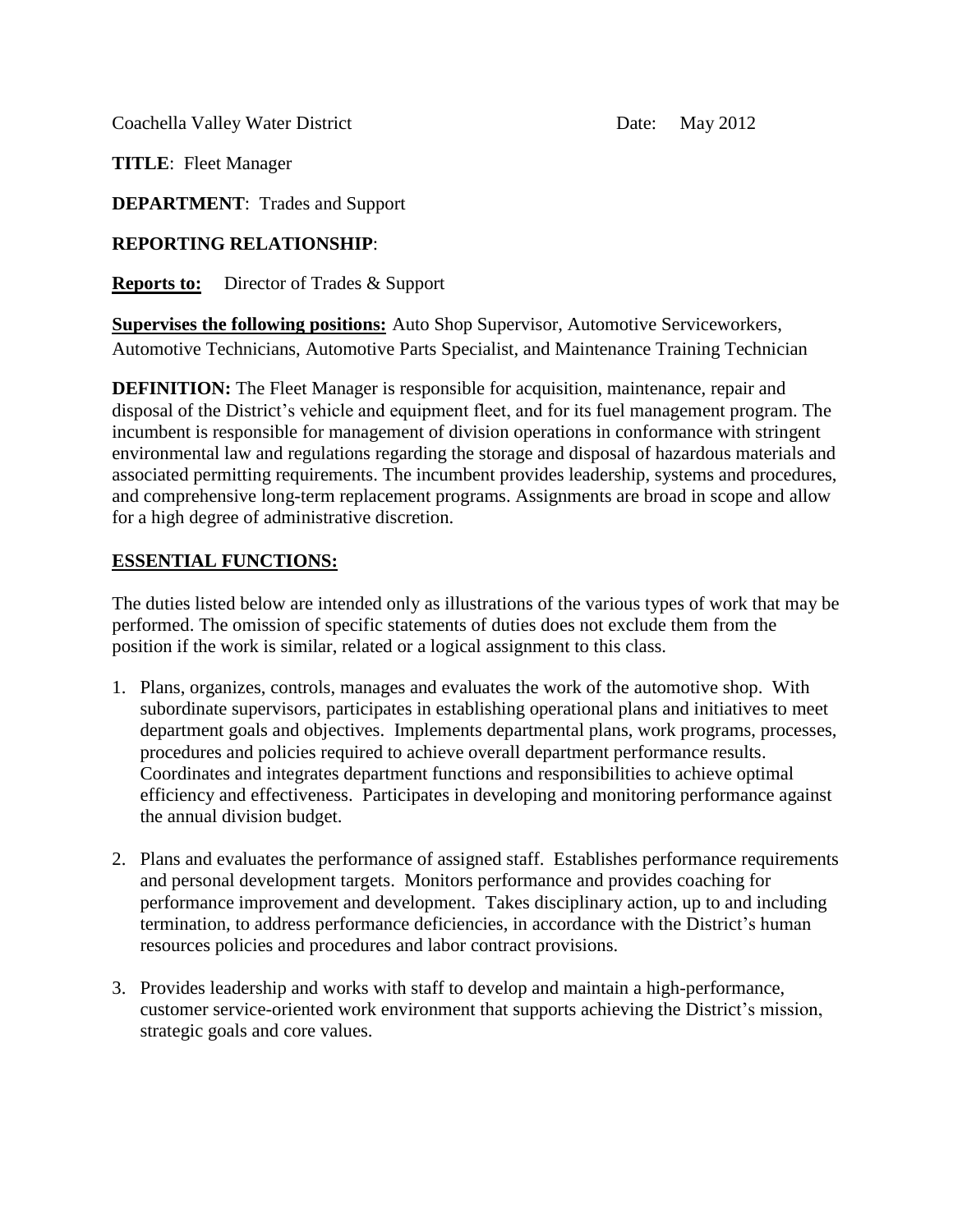Fleet Manager – Page 2

### **ESSENTIAL FUNCTIONS (Cont.)**:

- 4. Plans, directs, coordinates and reviews the work plan for fleet services staff engaged in the servicing, installation, maintenance, repair and modification of automotive, construction and mechanical equipment. Assigns work activities, projects and programs. Reviews and evaluates work products, methods and procedures. Meets with staff to identify and resolve problems. Oversees development of repair estimates and discusses feasibility and practicality of such repairs with staff and departments prior to repairs, as appropriate. Ensures timely repair of vehicles and equipment in accordance with industry-wide standards. Establishes and maintains appropriate cost and time standards for completion of repairs.
- 5. Plans, develops and implements preventive maintenance programs that meet all federal, state and local safety and environmental laws and regulations, while maximizing daily reliability and availability of the District's fleet.
- 6. On an annual basis, prepares, updates and submits a vehicle replacement plan that permits timely and cost-effective replacement of vehicles in order to maximize a vehicle's reliability while minimizing repair costs, as well as incorporating the latest technology and user needs. Coordinates the development of vehicle and equipment specifications with user requirements, agencies and purchasing in order to implement vehicle and equipment replacement plans.
- 7. Monitors and evaluates the efficiency and effectiveness of service delivery methods and procedures. Recommends, within departmental policy, appropriate service and staffing levels.
- 8. Directs, plans and coordinates the District's vehicle disposal program, provides oversight and direction to public vehicle sales in coordination with Procurement staff.
- 9. Ensures the District's safety program and goals are implemented and carried out in Fleet Services; directs supervisors to develop responsible programs for employee safety in potentially hazardous work environments.
- 10. Prepares and presents staff reports and other necessary correspondence.
- 11. Provides responsible staff assistance to the Director of Trades & Support.
- 12. Attends and participates in professional group meetings; stays abreast of new trends and innovations in the field of fleet maintenance.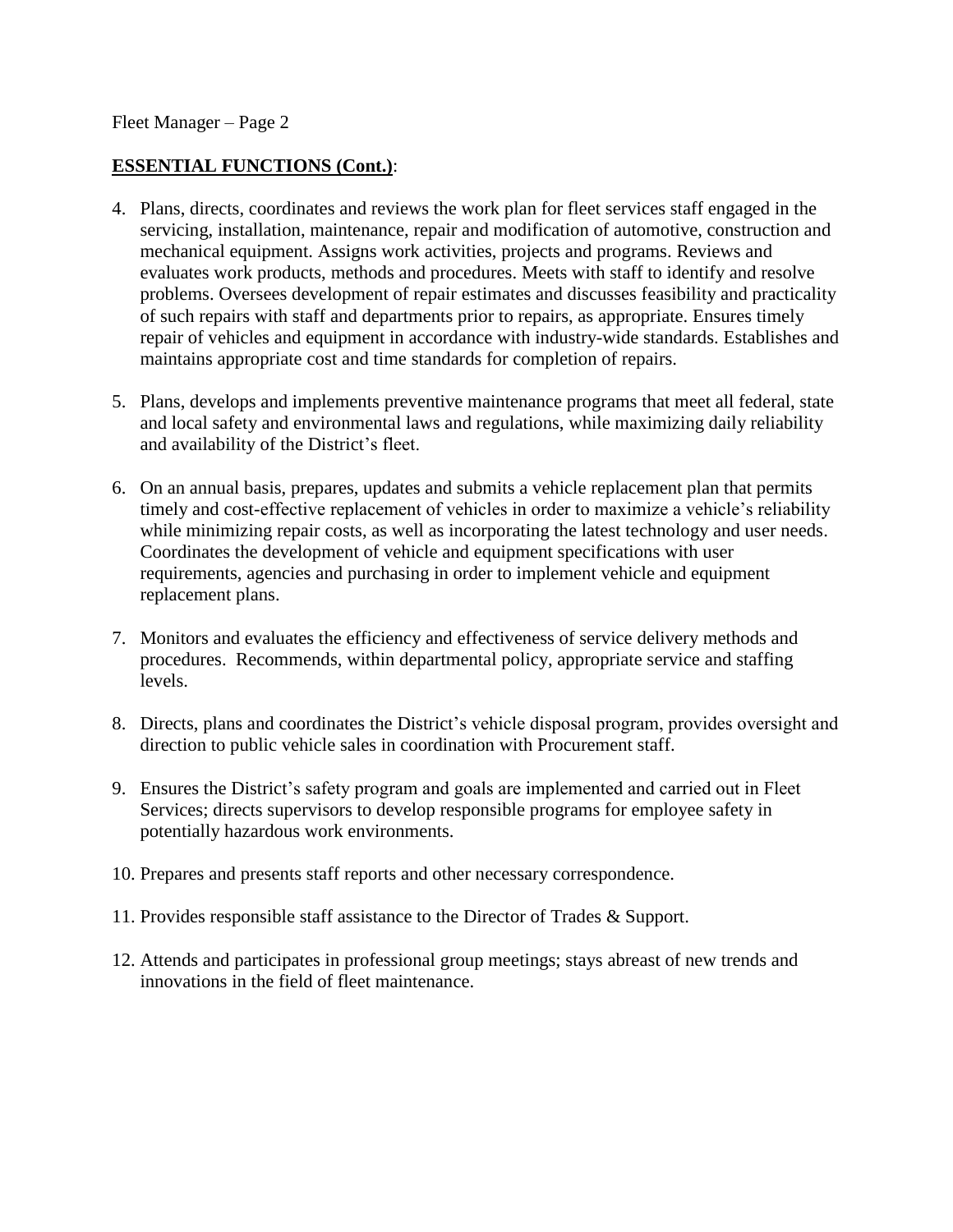Fleet Manager – Page 3

### **MINIMUM QUALIFICATIONS:**

#### **License or Certificates:**

Must possess a valid California Operators license issued the State Department of Motor Vehicles. Department of Motor Vehicles, driving record may influence employment or classification.

### **AND**

Accreditation as a Certified Fleet Manager by the National Association of Fleet Administrators is desirable.

### **Education and Experience:**

A typical way of obtaining the knowledge, skills and abilities outlined above is graduation from a four-year college or university with a degree in public or business administration or a closely related field; and at least three years of progressively responsible fleet acquisition, maintenance and repair experience, including being in a supervisory capacity; or an equivalent combination of training and experience.

**Knowledge of:** - Principles, practices, methods and techniques involved in fleet maintenance and repair services for a large and varied municipal vehicle program.

> - Principles, methods and practices associated with vehicle acquisition and management of a large vehicle and equipment operations.

> - Federal, state and local laws regarding operation, monitoring and reporting of fuel tank activities, handling and disposal of hazardous waste, vehicle emissions certifications, clean air requirements and all vehiclerelated activities.

- Principles and practices of public administration, including budgeting, contracting, budgeting and maintenance of public records.

- Vehicle and equipment capabilities and current developments and models available in the industry.

- Safety laws and regulations, safety work practices and safety equipment required in a vehicle service organization.

- Modern computer applications for fleet and fuel management operations.

- Principles and practices of effective management and supervision.

- District human resources policies and procedures and labor contract provisions.